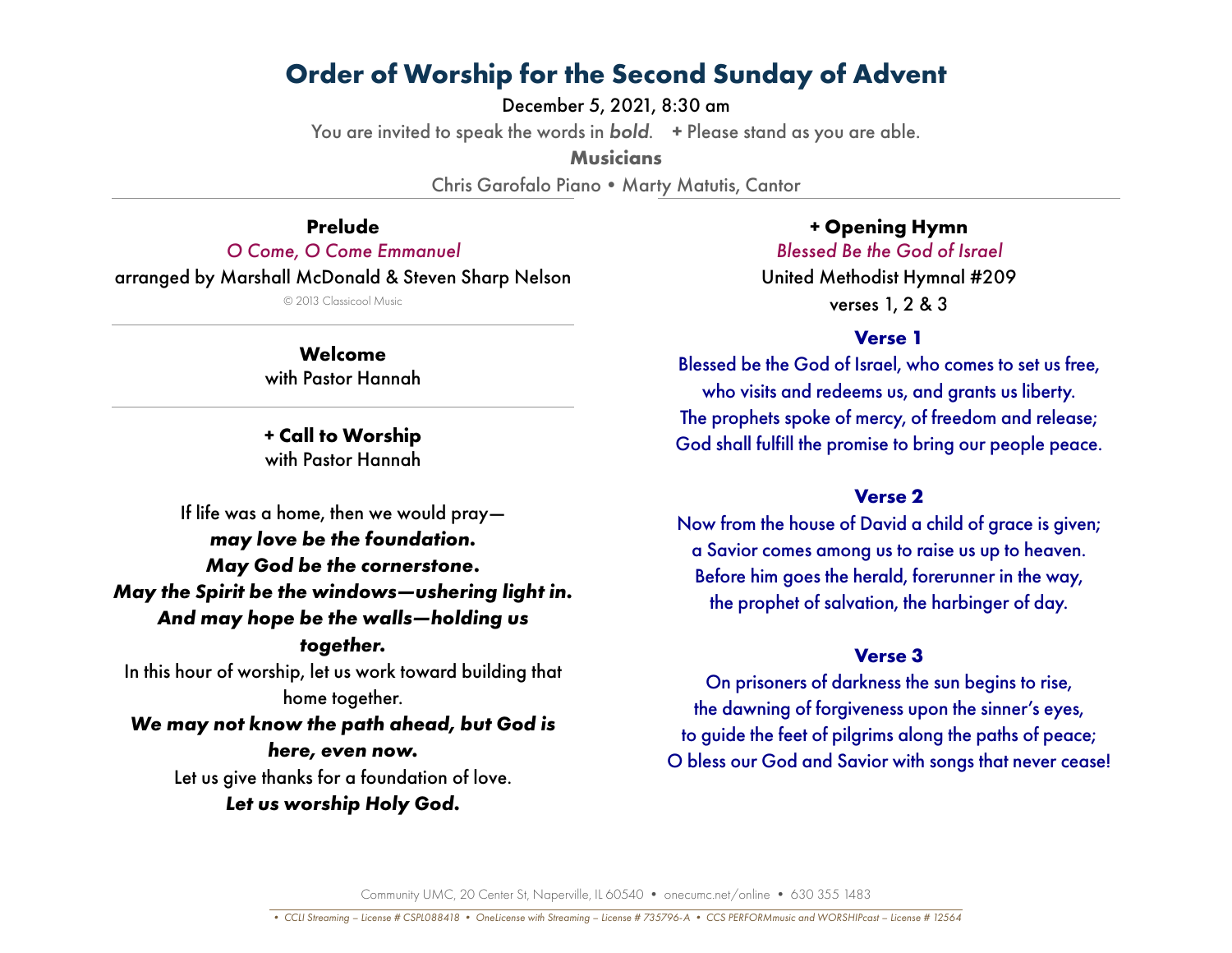December 5, 2021, 8:30 am

# **Call to Confession**

with Pastor Jeremiah

## **Prayer of Confession**

Holy God, When John was born, Zechariah leaned down and whispered words of love into his ear. We know that you do the same for us, day in and day out, yet we fail to hear it. We forget that in the beginning we were made good. We doubt that we could possibly be enough. We hustle for our self-worth and wear ourselves out aiming for perfection. We deflect words of praise. We hide behind shiny first impressions. Forgive us. Trusting our worth is the hardest job. Open our ears as you open our hearts, so that we might rest on the foundation of goodness you have laid for us. Gratefully we pray, Amen.

> **Words of Forgiveness** with Pastor Jeremiah

# **Candle Lighting**

The Cann family A: As we reflect on the foundation of our faith in our lives, we gather together around the candle of peace. B: The home we long for is a home that knows peace— A: peace that rests between us and our grief, B: peace around our anxiety, A: peace between us and our self-criticism,

B: peace amidst our relationships, A: peace at the core of our being, B: peace hovering through and in our world. A: The home we long for is a home that knows peace. B: So today we light the candle of peace—as a reminder and as a prayer. A: Let it be so. Amen.

# **Song** *Where Children Belong*

The Faith We Sing #2233

©1999 Abingdon Press, administered by The Copyright Co

This, this is where children belong, welcomed as part of the worshiping throng. Water, God's Word, bread and cup, prayer, and song: this is where children belong.

> **Time for Young Disciples** with Beth Hagemeyer

## **Scripture** with Mary Catherine Long *Luke 1:57-80*

<sup>57</sup> Now the time came for Elizabeth to give birth, and she bore a son. <sup>58</sup> Her neighbors and relatives heard that the Lord had shown his great mercy to her, and they rejoiced with her.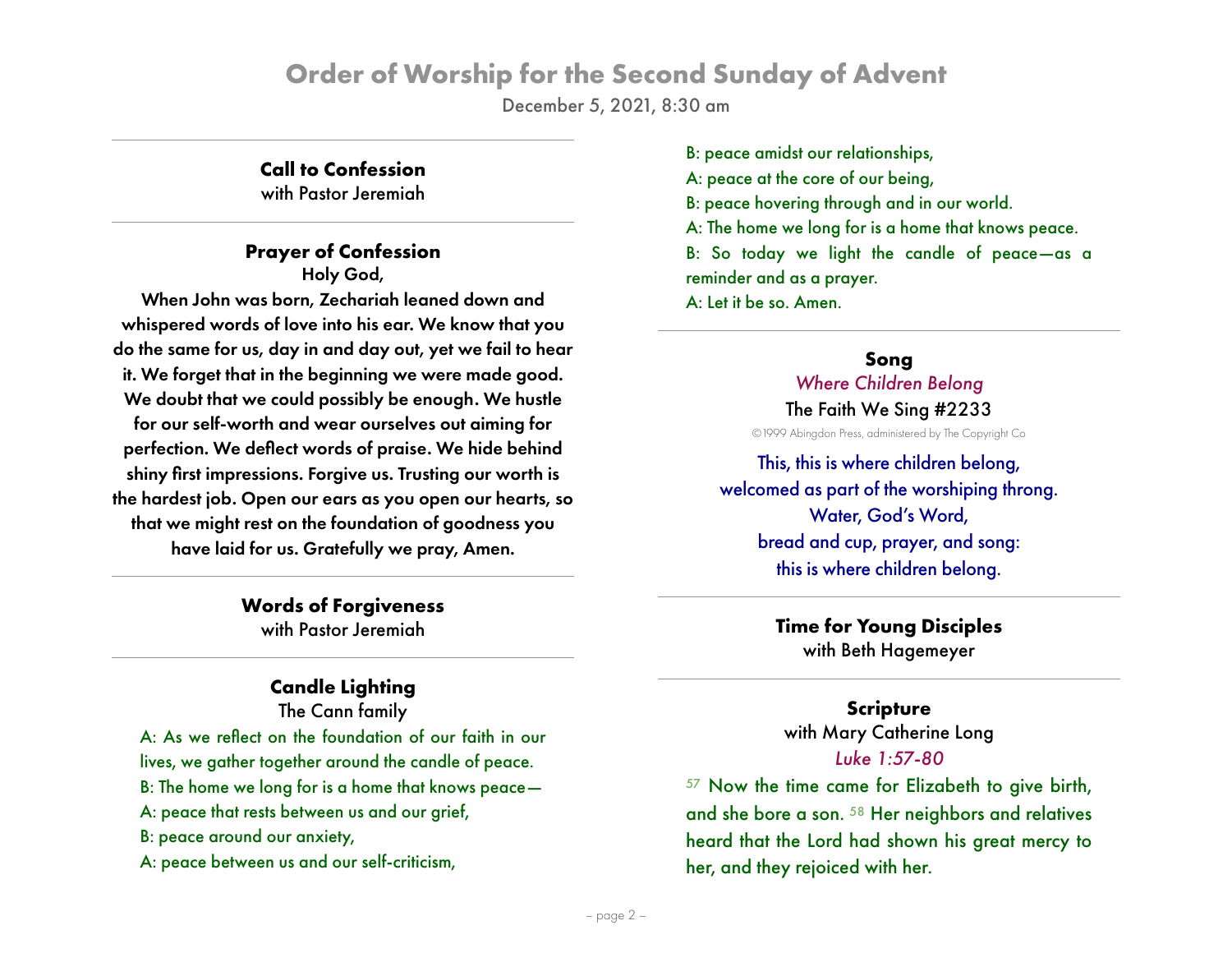December 5, 2021, 8:30 am

<sup>59</sup> On the eighth day they came to circumcise the child, and they were going to name him Zechariah after his father. <sup>60</sup> But his mother said, "No; he is to be called John." <sup>61</sup> They said to her, "None of your relatives has this name." <sup>62</sup> Then they began motioning to his father to find out what name he wanted to give him. <sup>63</sup> He asked for a writing tablet and wrote, "His name is John." And all of them were amazed. <sup>64</sup> Immediately his mouth was opened and his tongue freed, and he began to speak, praising God. 65 Fear came over all their neighbors, and all these things were talked about throughout the entire hill country of Judea. <sup>66</sup> All who heard them pondered them and said, "What then will this child become?" For, indeed, the hand of the Lord was with him.

<sup>67</sup> Then his father Zechariah was filled with the Holy Spirit and spoke this prophecy:

<sup>68</sup> "Blessed be the Lord God of Israel, for he has looked favorably on his people and redeemed them. 69 He has raised up a mighty savior for us in the house of his servant David,  $70$  as he spoke through the mouth of his holy prophets from of old,  $71$  that we would be saved from our enemies and from the hand of all who hate us.

<sup>72</sup> Thus he has shown the mercy promised to our ancestors, and has remembered his holy covenant,  $73$  the oath that he swore to our ancestor Abraham, to grant us  $74$  that we, being rescued from the hands of our enemies, might serve him without fear, <sup>75</sup> in holiness and righteousness before him all our days.

<sup>76</sup> And you, child, will be called the prophet of the Most High; for you will go before the Lord to prepare his ways,  $77$  to give knowledge of salvation to his people by the forgiveness of their sins. <sup>78</sup> By the tender mercy of our God, the dawn from on high will break upon us,  $79$  to give light to those who sit in darkness and in the shadow of death, to guide our feet into the way of peace."

80 The child grew and became strong in spirit, and he was in the wilderness until the day he appeared publicly to Israel.

> **Song of Preparation** *Like a Child* The Faith We Sing #2092

**Verse 1** Like a child love would send to reveal and to mend,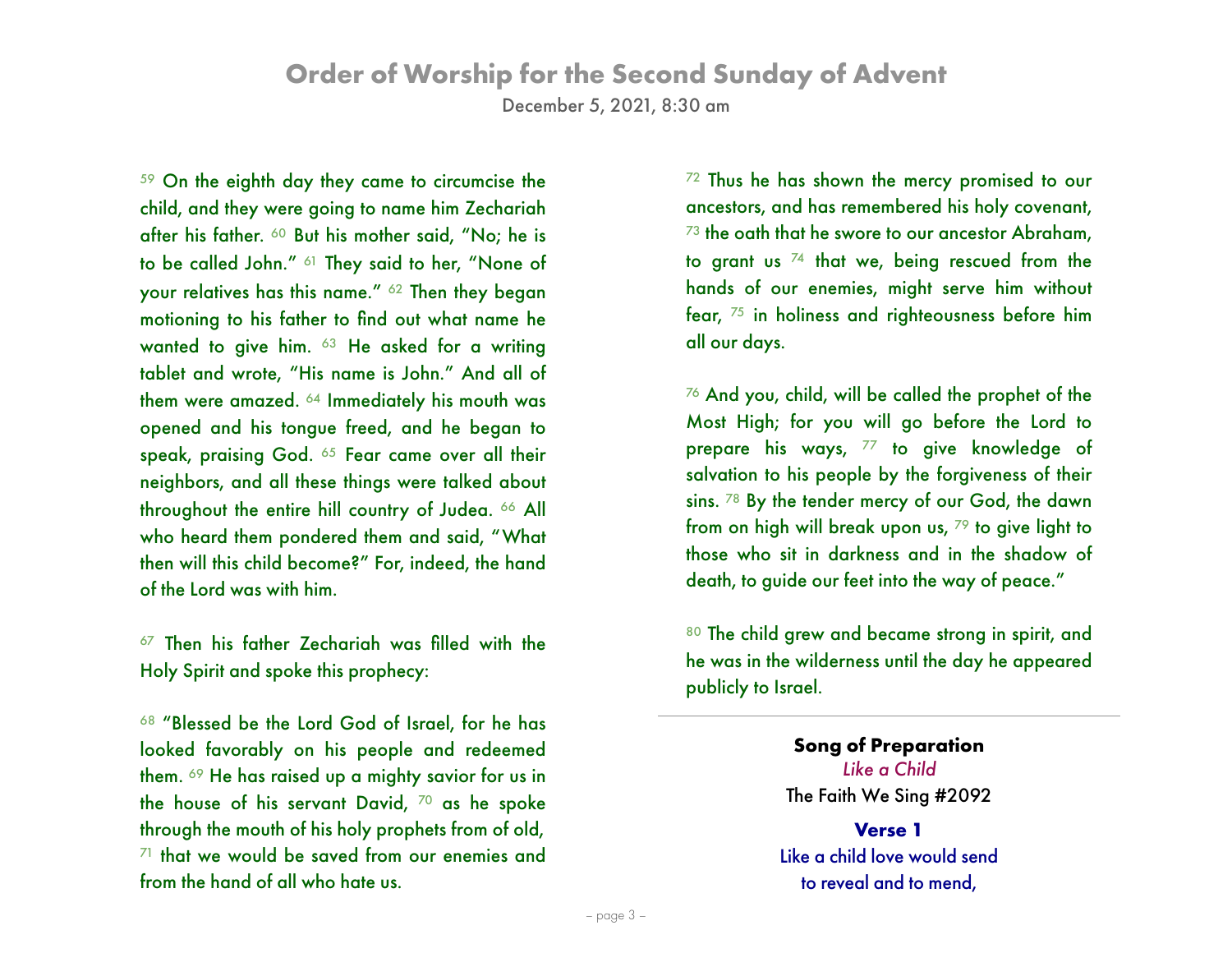December 5, 2021, 8:30 am

like a child and a friend, Jesus comes. Like a child we may find claiming heart, soul, and mind, like a child strong and kind, Jesus comes.

#### **Verse 2**

Like a child we will meet, ragged clothes, dirty feet, like a child on the street, Jesus comes. Like a child we once knew coming back into view, like a child born anew, Jesus comes.

#### **Verse 3**

Like a child born to pray and to show us the way, like a child here to stay, Jesus comes. Like a child we receive all that love can conceive, like a child we believe, Jesus comes.

**Sermon** *Laying the Foundation* with Pastor Hannah

**Hymn of Response** *Shalom to You* United Methodist Hymnal #666

#### **Verse 1** [x2]

Shalom to you now, shalom, my friends. May God's full mercies bless you, my friends. In all your living and through your loving, Christ be your shalom, Christ be your shalom.

**Holy Communion** with Pastor Hannah and Pastor Jeremiah

#### **Communion Music**

*Ave Maria* by Michal Lorenc arranged by Chris Garofalo

#### **Lord's Prayer**

with Pastor Hannah Our Father, who art in heaven, hallowed be thy name. Thy kingdom come, thy will be done on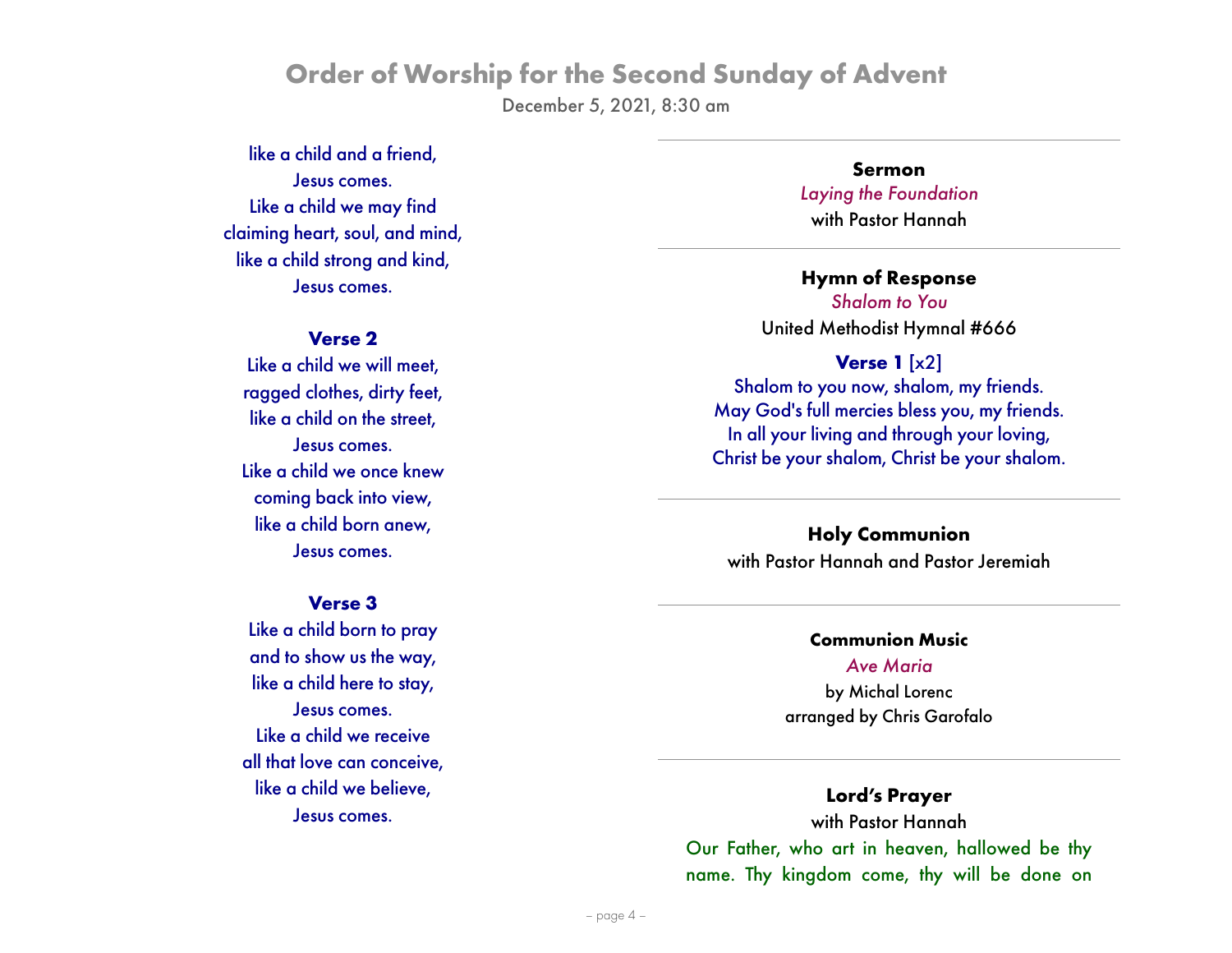December 5, 2021, 8:30 am

earth as it is in heaven. Give us this day our daily bread, and forgive us our sins, as we forgive those who sin against us. And lead us not into temptation, but deliver us from evil. For thine is the kingdom and the power and the glory forever. Amen

**Announcements** with Pastor Hannah

#### **Offering Invitation**

with Pastor Jeremiah

#### **Offertory** *As the Deer*

by Martin Nystrom arranged by Douglas E. Wagner

© 2000 Maranatha Praise, Inc

# **+ Doxology** *Praise God, from Whom All Blessings Flow*

#### United Methodist Hymnal #94

Adaptation ©1989 The United Methodist Publishing House

Praise God, from whom all blessings flow; praise God, all creatures here below: Alleluia! Alleluia! Praise God, the source of all our gifts! Praise Jesus Christ, whose power uplifts! Praise the Spirit, Holy Spirit! Alleluia! Alleluia! Alleluia!